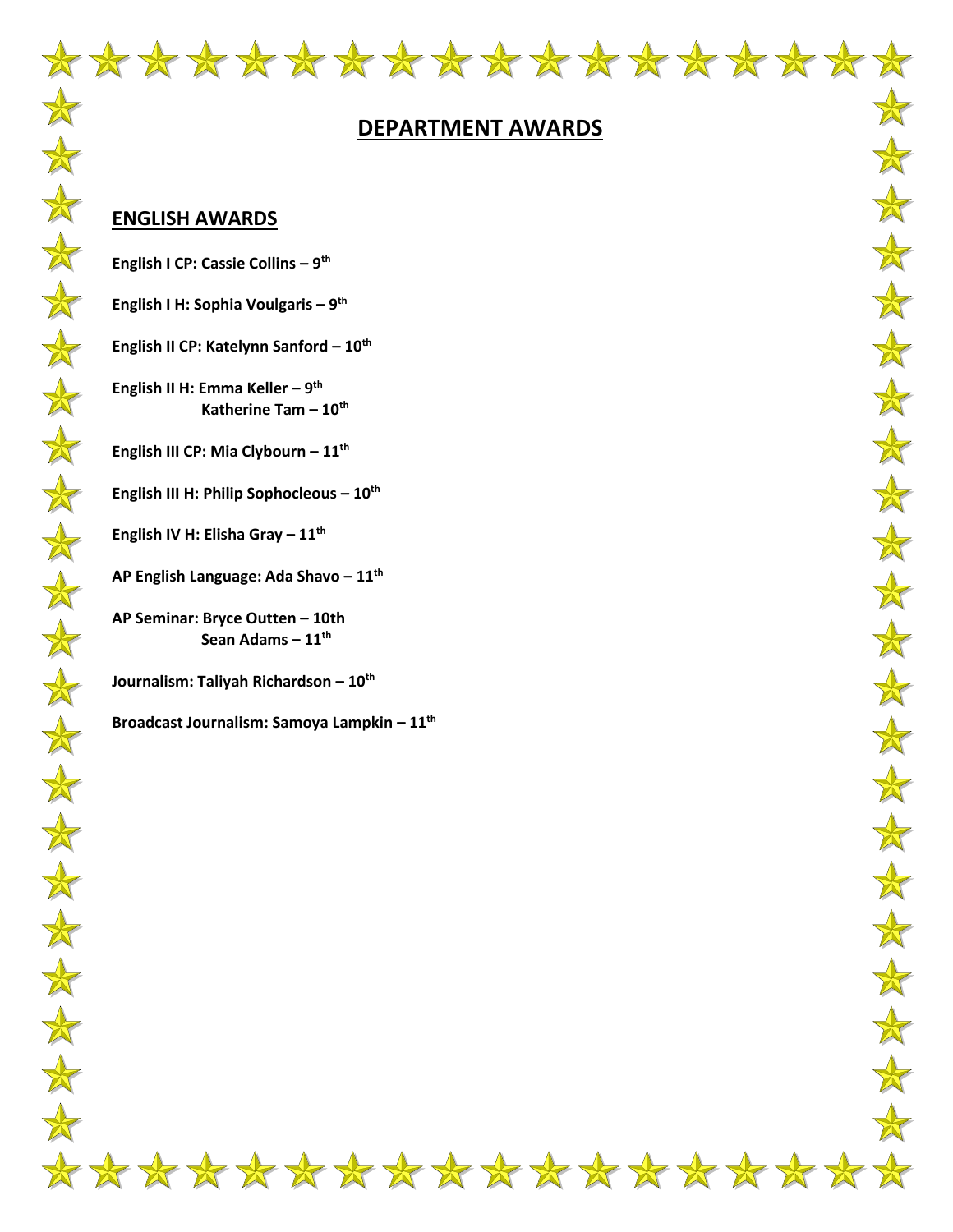### **MATH AWARDS**

**Foundation Algebra: Lemuel Darby – 9 th Intermediate Algebra: Katelynn Sanford – 10th Algebra I: Hanna Dornik – 9 th Algebra II: Shyaam Ashok Kumar Williams – 11th Algebra II H: Victoria Rasmussen – 9 th Geometry CP: Connor Livingston – 11th Geometry H: Sadee Broughton – 9 th Pre-Calculus H: Bryce Outten – 10th AP Calculus AB: Ada Shavo – 11th**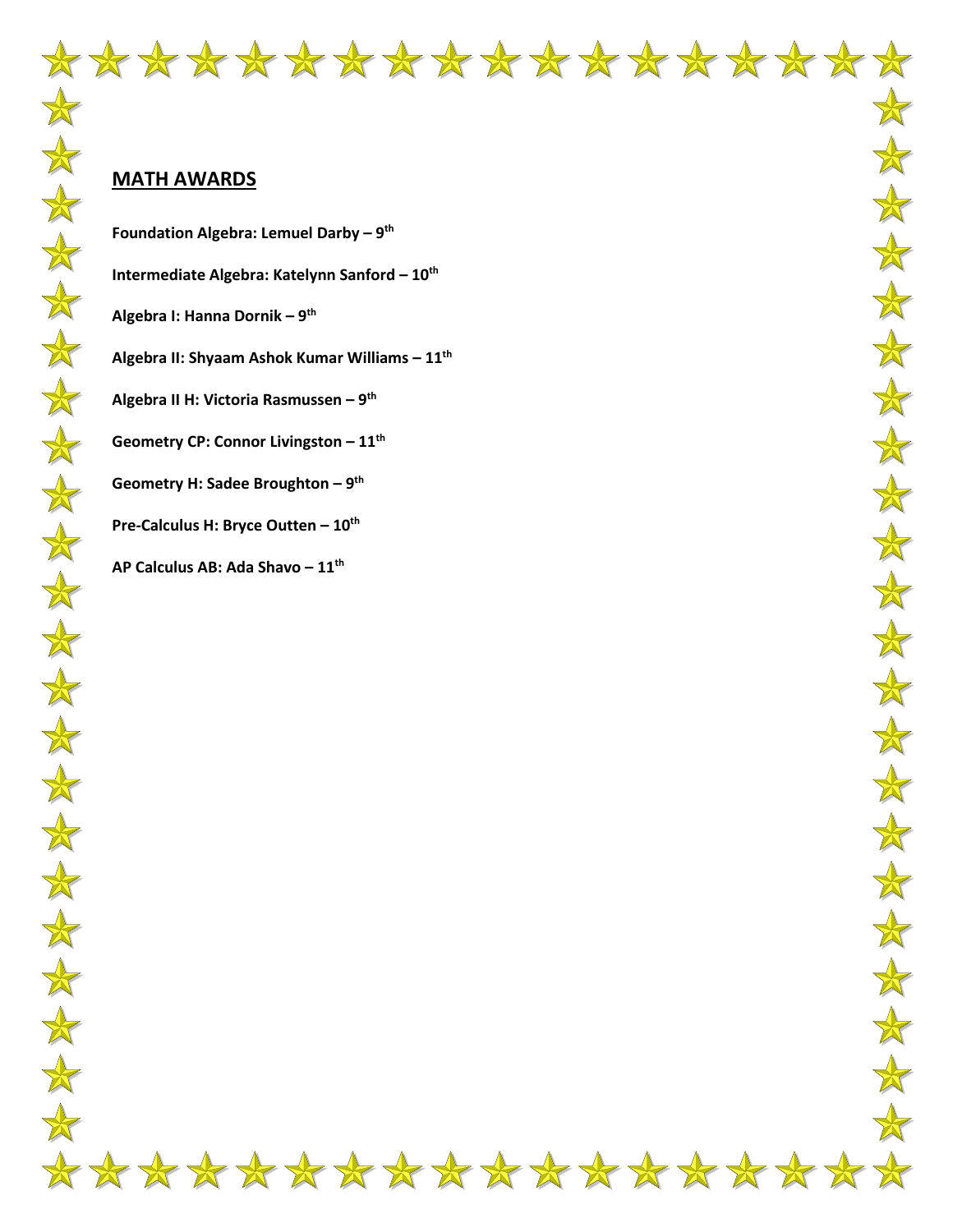#### **SCIENCE AWARDS**

**Physical Science: Lemuel Darby – 9 th**

**Biology CP: Connor Livingston – 9 th DeAayisha Briggman – 10th**

**Biology H: Claire Corbin – 9 th**

**Anatomy/Physiology: Du'hmon Benson – 10th Isabella Caidedo – 11th**

**Anatomy/Physiology H: Muireall Dickson – 10th Georgia Gasselin – 11th**

**Chemistry CP: Emma Miller – 10th Lia Aislin Kilpatrick – 11th**

**Chemistry H: Philip Sophocleous – 10th Patton Courie – 10th Micah Elliott – 10th Katherine Tam – 10th Juan Rodriguez Espango – 11th Nelson Alghothani – 11th**

**AP Chemistry: Zoe Maltarich – 11th**

**Physics H: Nick Smith – 11th**

**AP Physics 1: Zoe Maltarich – 11th**

**AP Biology: Shane Keup – 11th**

**AP Environmental Science: Caroline Walkup – 11th**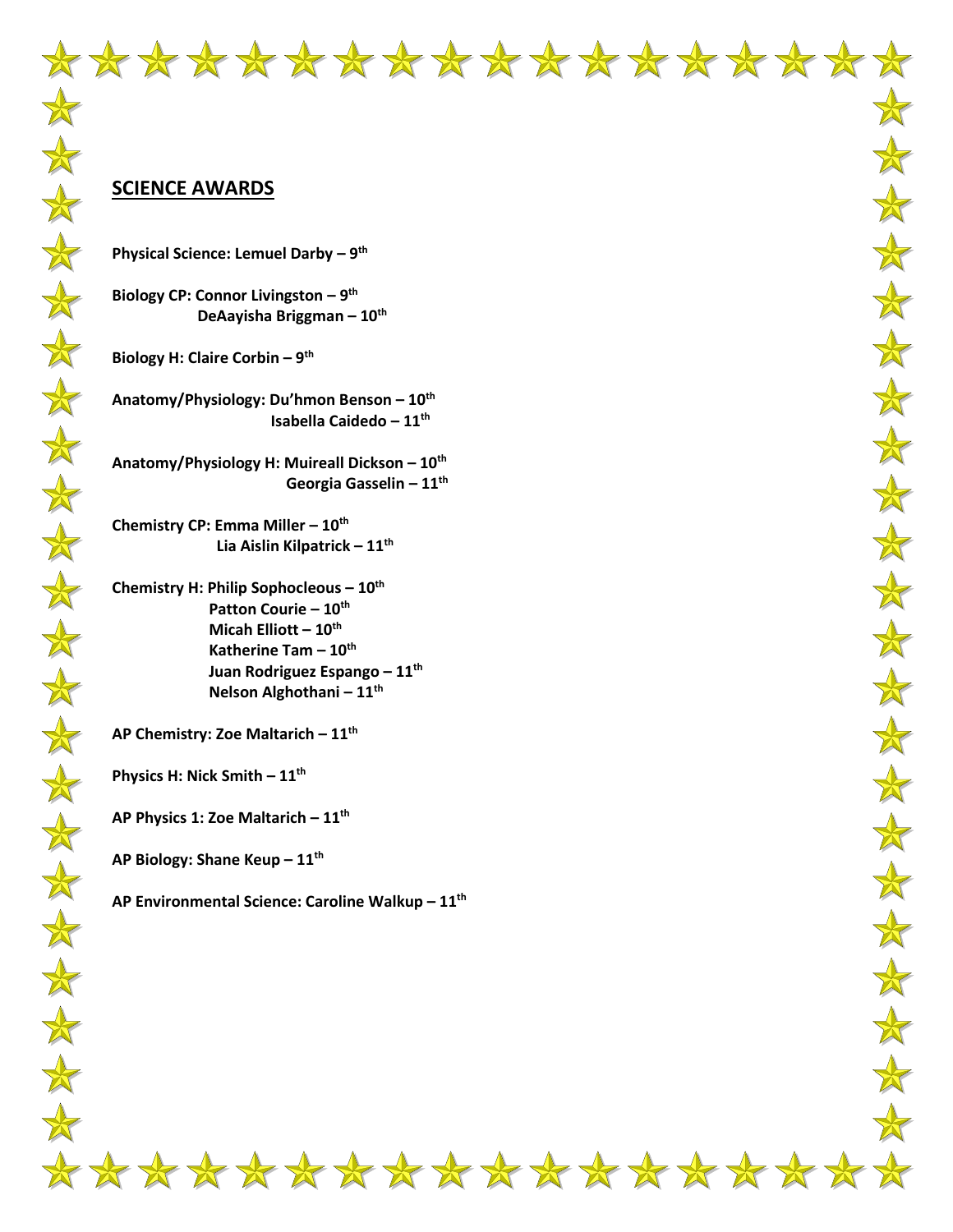#### **SOCIAL STUDIES AWARDS**

**Human Geography CP: Laila Brown – 9 th Gabrielle Williams – 9 th** 

**Human Geography H: London Clarkson – 9 th Samah Ali – 9 th Kayla Miller – 9 th**

**AP Human Geography: Larrabee Ellenberg – 9 th Valerie Williams – 9 th Lena Trask-Trafton – 9 th Logan Boesl – 9 th**

**World History H: Anna Chapman – 10th Lindsey Steele – 10th Alilah Wolfe – 10th**

**World History CP: Katelynn Sanford – 10th**

**AP European History: Catherine Akhvlediani – 10th Jack Lamey – 10th**

**US History H: Matthew Keller – 11th Joshua Elliott – 11th Walker Weaver – 11th**

**US History CP: Shyaam Ashok Kumar Williams – 11th Anjel Baza Iglesias – 11th Daniela Villalobos-Dominguez – 11th**

**AP US History: Achilles Hahn – 11th Shane Keup – 11th Ada Shavo – 11th Parker Shea – 11th**

**Sociology CP: Isabella Caicedo – 11th Michael Lenski – 11th Psychology CP: Layla Davis – 11th**

**AP Psychology: Sienna Austermiller – 11th**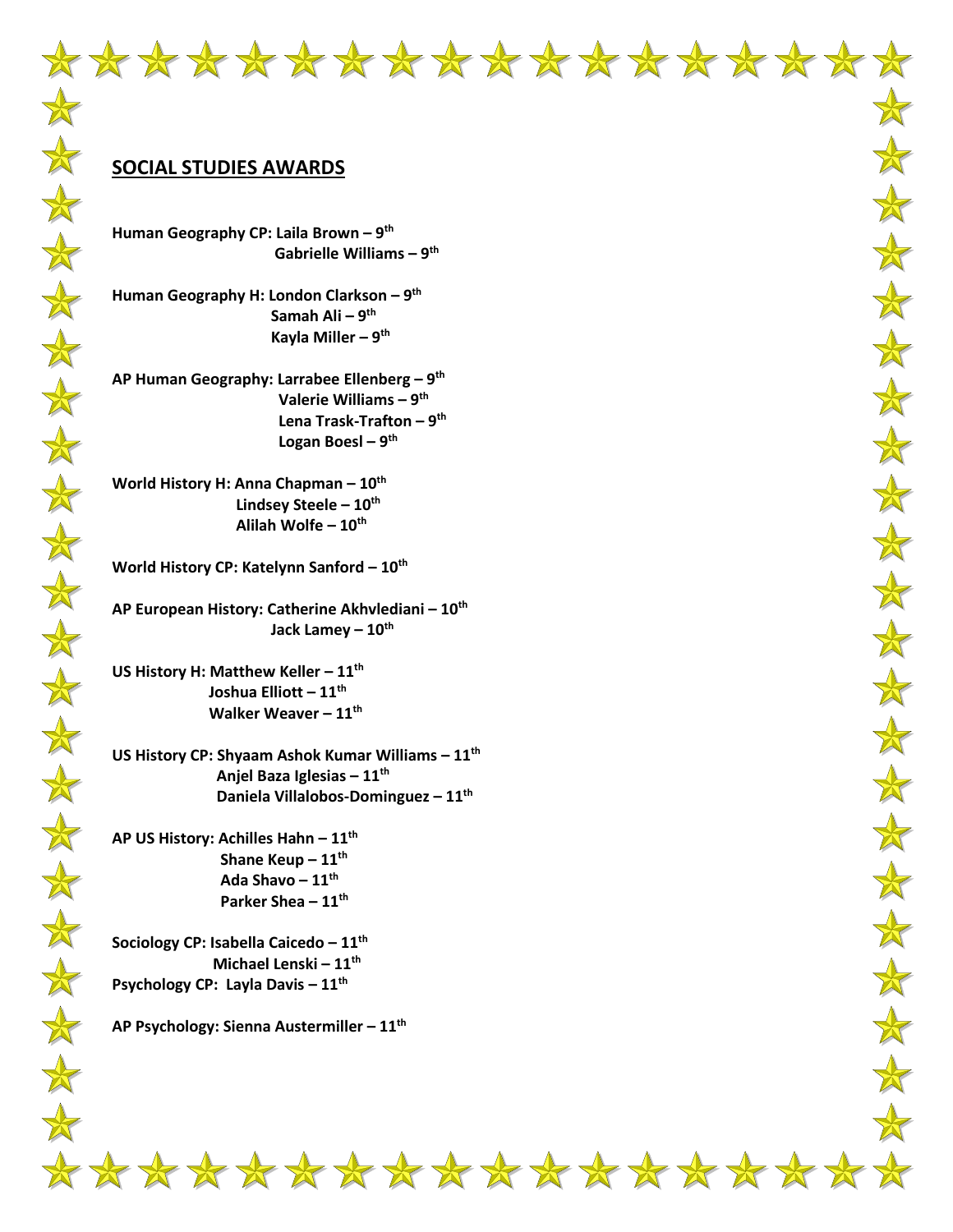#### **FOREIGN LANGUAGE AWARDS**

**French I: Emma Keller – 9 th French II: Lillian Ammons – 10th French III: Valerie R Williams – 9 th**

**German I: Sophia Voulgaris – 9 th German II: Taliyah Richardson – 10th German III: Elisha Gray – 11th**

**Latin I: Shelby Mode – 9 th Latin II: Reed Smith – 9 th Latin IV: Matt Evans – 11th**

**Spanish I: Daniel Rose – 9 th Lenzie Browder – 9 th Ana Creed – 9 th**

**Spanish II: Kathryn Rubin – 10th Sadee Broughton – 9 th Nathan Burnett – 10th**

**Spanish III: Caroline Walkup -11th Allison Zeck – 11th**

**Spanish IV: Sara Tata – 10th**

**Chinese I: Sara Jacobs – 9 th Chinese II: Jack Lamey – 10th Chinese III: Parker Shea – 11th Chinese IV: Amelie Galimba – 9 th**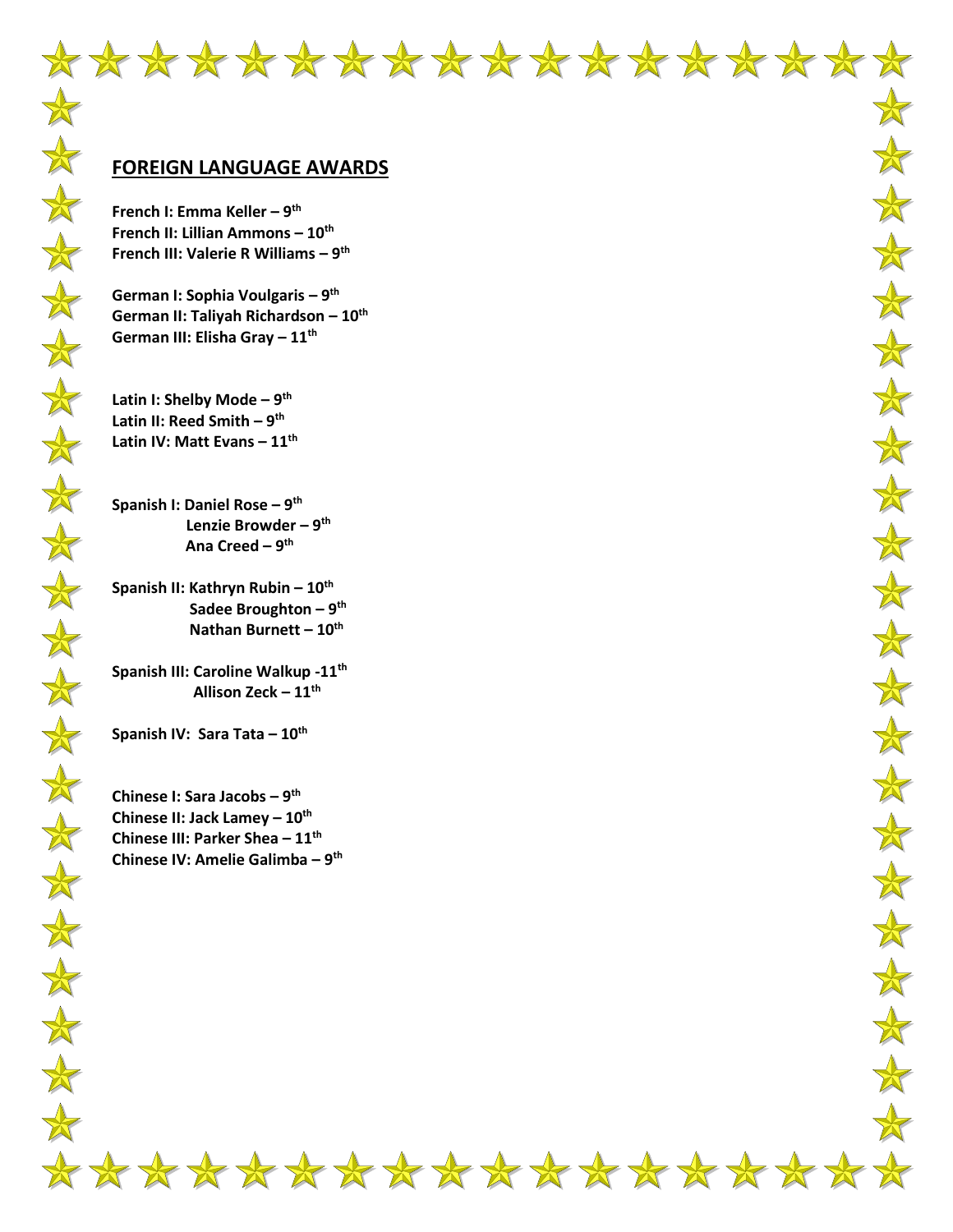## **BUSINESS AWARDS**

本本

大女女

 $\frac{1}{\sqrt{2}}$ 

 $\frac{1}{N}$ 

 $\color{red} \bigstar$ 

大

\*\*\*\*

 $\frac{1}{N}$ 

 $\frac{1}{N}$ 

 $\color{red} \bigstar$ 

 $\frac{1}{\sqrt{2}}$ 

 $\frac{\lambda}{N}$ 

 $\frac{1}{N}$ 

 $\frac{1}{\sqrt{2}}$ 

 $\frac{1}{N}$ 

 $\frac{1}{N}$ 

**Discovering Computer Science: Hanna Dornik – 9 th Oliver Sabalowsky – 9 th River Williams – 10th**

**Personal Finance: Jalen Henderson – 10th Elijah Goodman – 11th William Clark – 11th Ryan Lominack – 11th**

**Web Page Design: Valerie Williams – 9 th Emmi Lee – 9 th Samuel Humphries – 9 th Logan Boesl – 9 th Jordan Simons – 11th Makayla Bundy – 10th Amelia Lacy – 10th**

**Introduction to Engineering Design: Katherine Bauer – 9 th**

**Principles of Engineering: Bryce Outten – 10th**

**Digital Electronics: Daniel Lacoste – 11th**

**Aerospace Engineering: Joshua Elliott – 11th**

**Civil Engineering/Architecture: Eugene Watts – 11th**

**Accounting: Jasiah Robinson – 10th**

**Entrepreneurship: Grace Allen – 11th Ryan Lominack – 10th**

**Business Finance: Miles Shea – 10th Ryan Borkowski – 11th Grace Allen – 11th**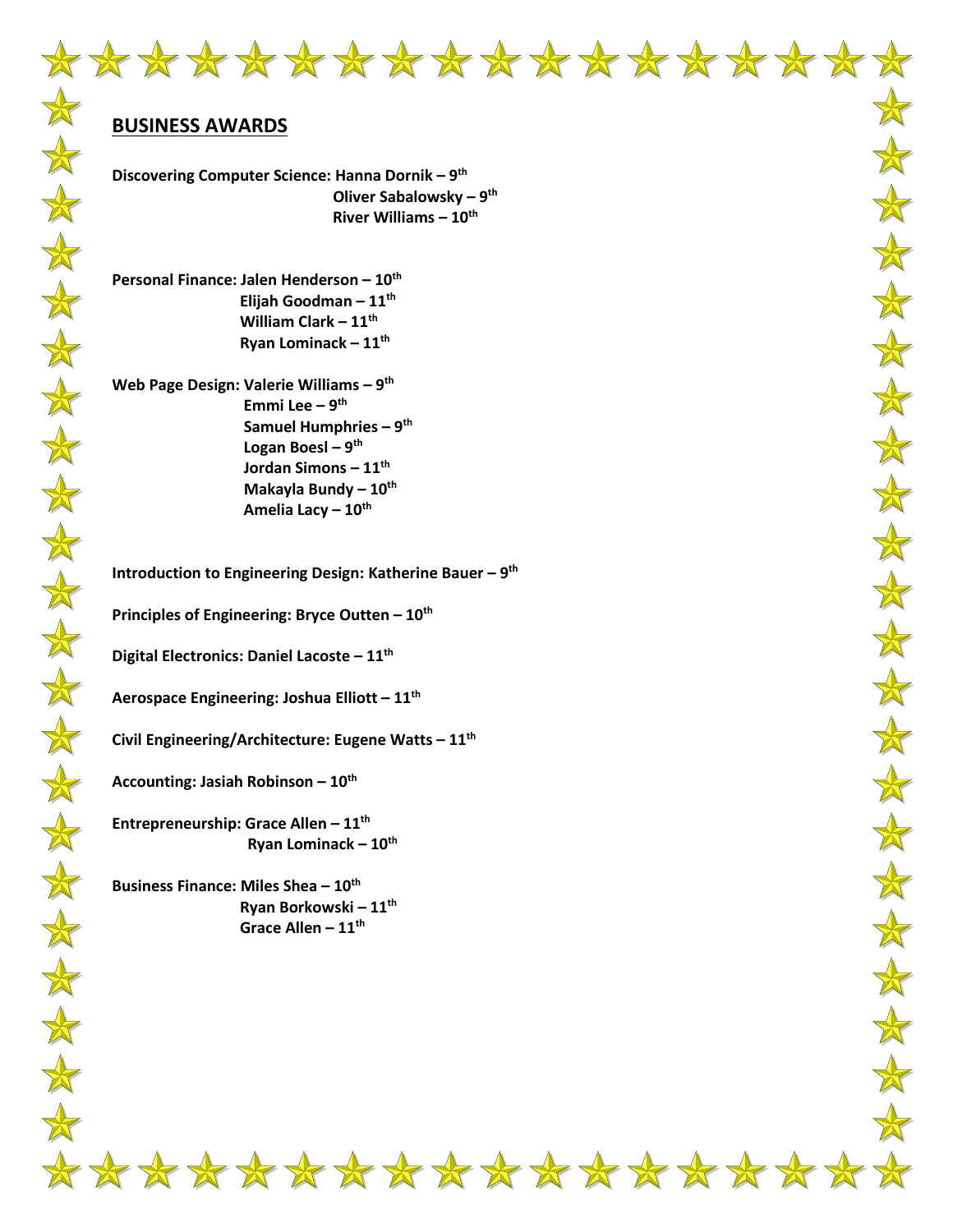

 $\frac{1}{\sqrt{2}}$ 

 $\frac{1}{\sqrt{2}}$ 

 $\bigstar$ 

 $\frac{1}{N}$ 

 $\frac{1}{\sqrt{2}}$ 

 $\frac{1}{2}$ 

 $\bigstar$ 

 $\frac{\lambda}{N}$ 

 $\frac{1}{N}$ 

 $\frac{\Lambda}{\Lambda}$ 

 $\bigstar$ 

 $\frac{\lambda}{N}$ 

 $\mathbb A$ 

 $\color{red} \bigstar$ 

## **DANCE AWARDS**

- **Dancer of the Year: Emmi Lee – 9 th Hannah Welch – 10th Caroline Walkup – 11th**
- **Director's Award: Ameerah Collins – 9 th Lillian Ammons – 10th Cassandra Escorcia – 11th**
- **Most Improved Dancer: Madison Porter – 9 th Sophia Austermiller – 10th Zoe Maltarich – 11th**

**Choreography Award: Francesca Melia – 10th Dylan Morgan - 11th** 

 **Priscilla Hayes – 11th**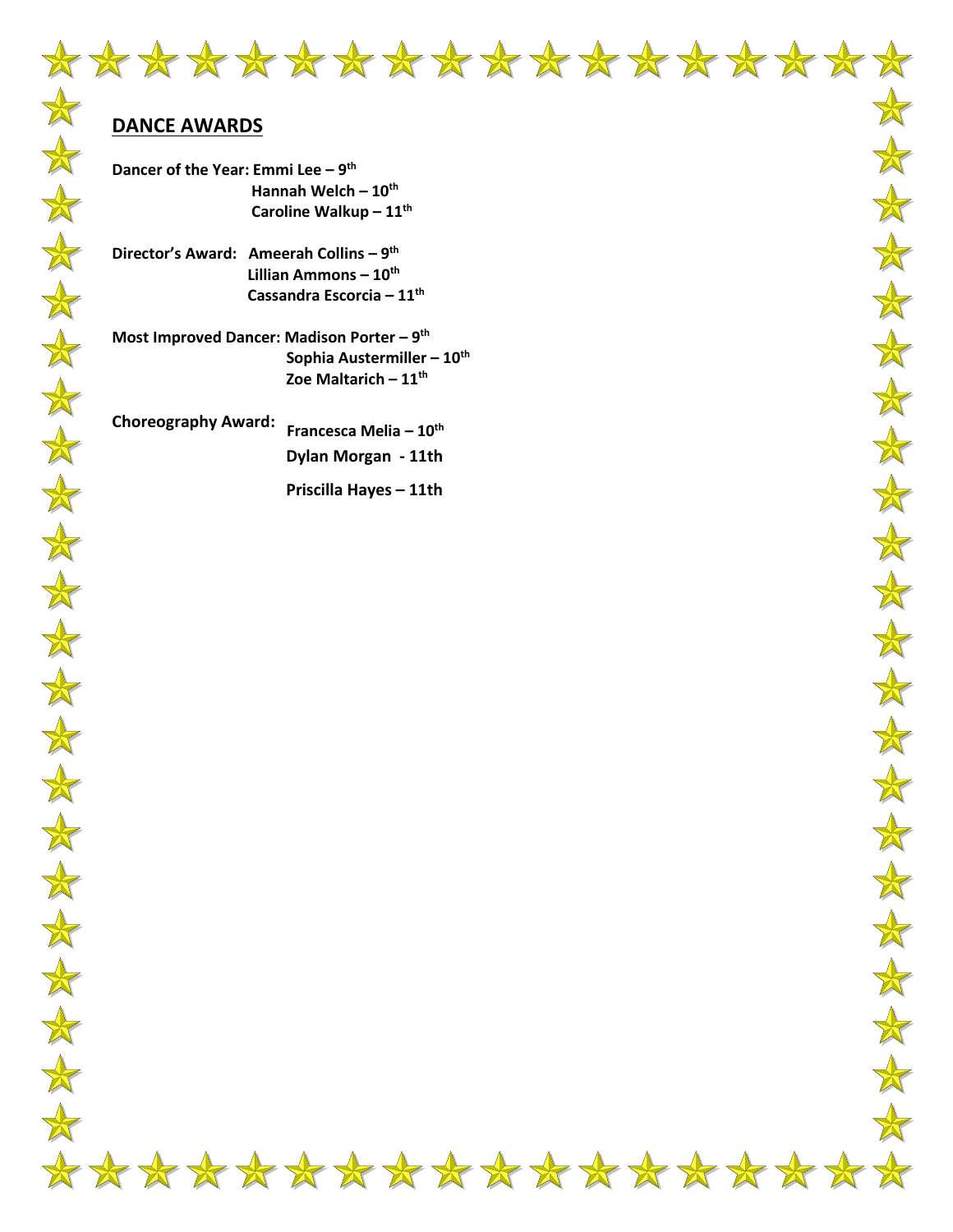## **THEATRE AWARDS**

#### **Theatre 1:**

**Most Improved Thespian - Josh Graham – 9 th Shelby Mode – 9 th**

**Thespian Leader: Lena Trask-Trafton – 9 th**

**Thespian of the Year - Kristin Fuller – 9 th Emmi Lee – 9 th Larrabee Ellenberg – 9 th**

**Theatre 2:**

**Most Improved Thespian - Ayanna Jacobs – 10th Morgan Cicimurri – 10th Nicholas Godby – 10th**

**Thespian Leader - Icis Greene – 11th Zoe Barber – 10th**

**Thespian of the Year - Icis Greene – 11th Alilah Wolfe – 10th**

**Theatre 3:**

**Thespian leader - Will Barr – 11th**

**Thespian of the Year - Liam Judge – 11th**

**Technician of the Year - Liam Judge – 11th**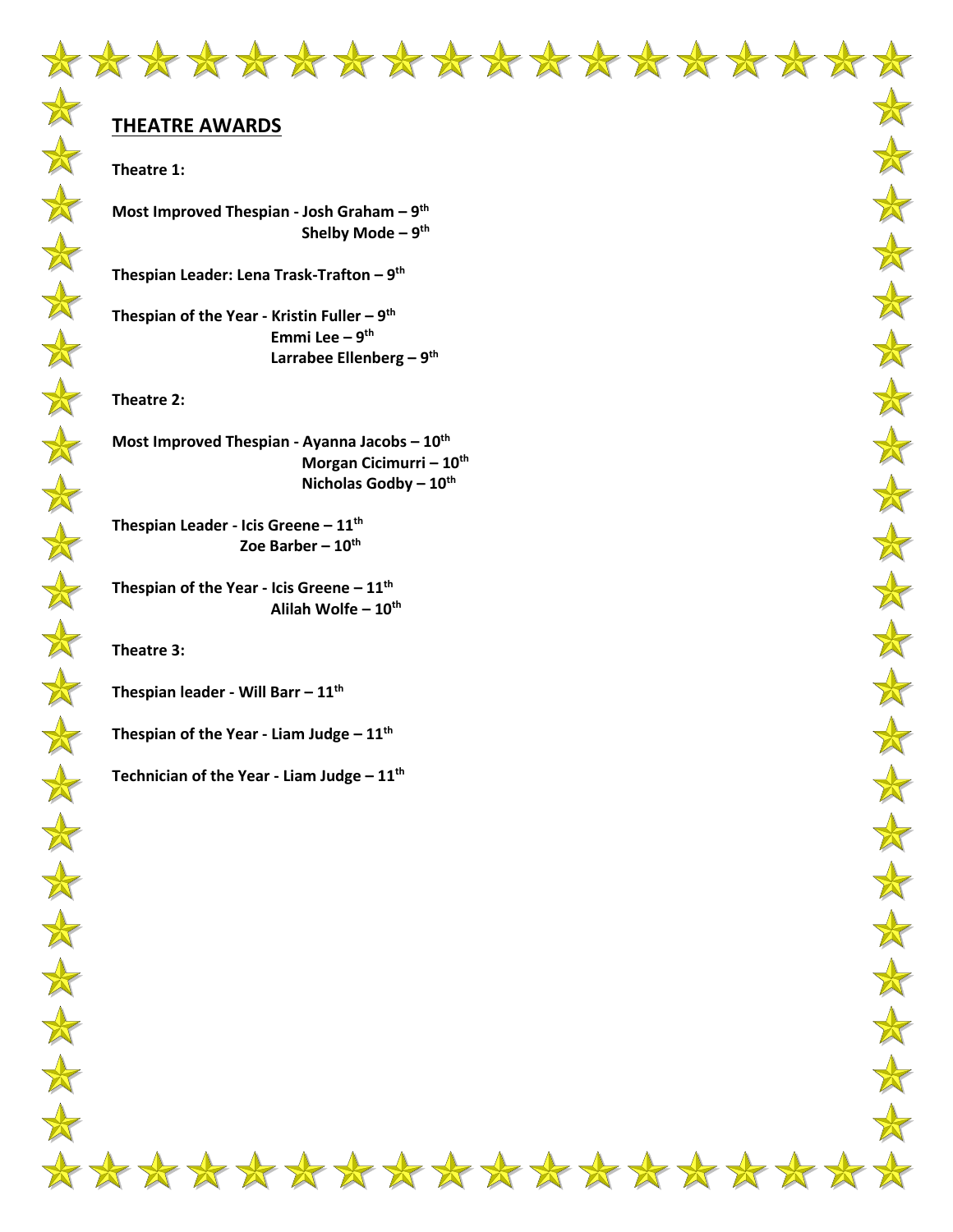#### **BAND AWARDS**

**Earned Band Letter-Concert Band/Symphonic Band/Marching Band Plus One or More Ensembles** 

**Sarah Jacobs – 9 th Benjamin Sloop – 9 th**

**Most Improved Performer: Sarah Jacobs – 9 th**

**Outstanding Musical Achievement Award: Eli Roth – 9 th**

**Outstanding Leadership Award: Elizabeth Nobles – 10th Lauren Grier – 10th**

**Most Improved Performer: Tate Garrick – 10th**

**Outstanding Instrumental Achievement Award: Emma Marie Rowland – 10th**

**Outstanding Instrumental Achievement Award: Elizabeth Nobles – 10th**

**Outstanding Instrumental Achievement Award: Lauren Grier – 10th**

**Earned Band Letter: Chancellor Chavous – 11th Daniel Lacoste – 11th**

**Outstanding Leadership Award: Daniel Lacoste – 11th Darby Waund – 11th**

**Most Improved Performer: Chancellor Chavous – 11 th**

**Outstanding Instrumental Achievement Award: Julia Benitez-Nelson – 11th**

**Outstanding Instrumental Achievement Award: Daniel Lacoste – 11th**

**Outstanding Instrumental Achievement Award: Michael Lenski – 11th**

**Steel Band I Award:**

**Outstanding Performance Award**: **Nicholas Godby – 10th**

**Steel Band II Awards:**

**Outstanding Performance Award: Du'hmon Benson – 10th**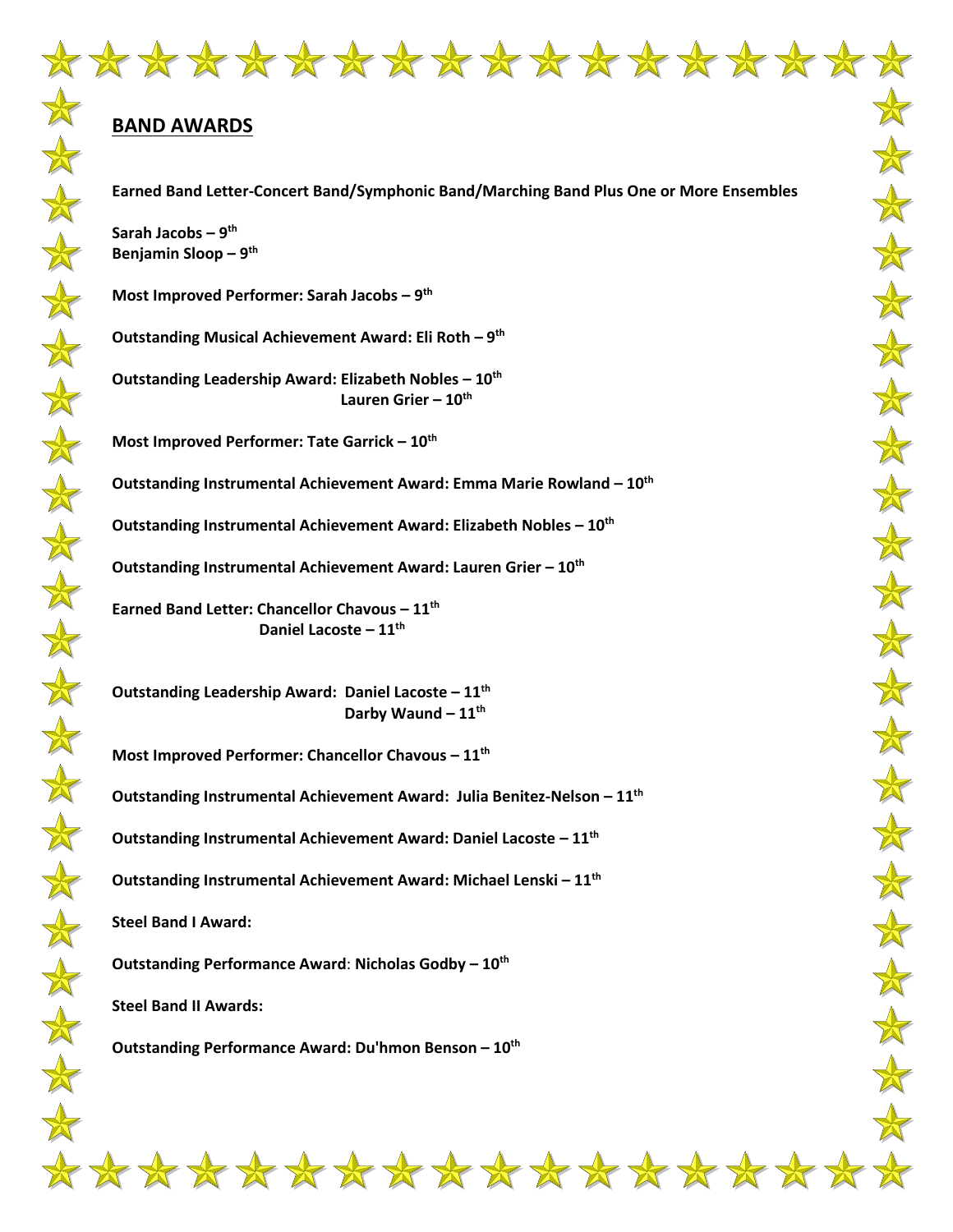

 $\bigstar$ 

 $\color{red} \bigstar$ 

 $\bigstar$ 

 $\frac{1}{N}$ 

 $\frac{1}{\sqrt{2}}$ 

 $\frac{1}{\sqrt{2}}$ 

 $\frac{1}{N}$ 

 $\bigstar$ 

\*

 $\frac{1}{N}$ 

 $\bigstar$ 

 $\frac{1}{N}$ 

 $\frac{1}{N}$ 

 $\frac{1}{N}$ 

 $\color{red} \bigstar$ 

## **ORCHESTRA AWARDS**

**Director's Award for Orchestra: Samuel Schatz – 9 th Diego Thrasher – 9<sup>th</sup> Farrell Rose – 9 th Ryan Borkowski – 11th Bethany Scriven – 11th**

**Leonard Bernstein Musicianship Award: Catherine Akhvlediani – 10th Adam Adler – 11th Ada Shavo – 11th**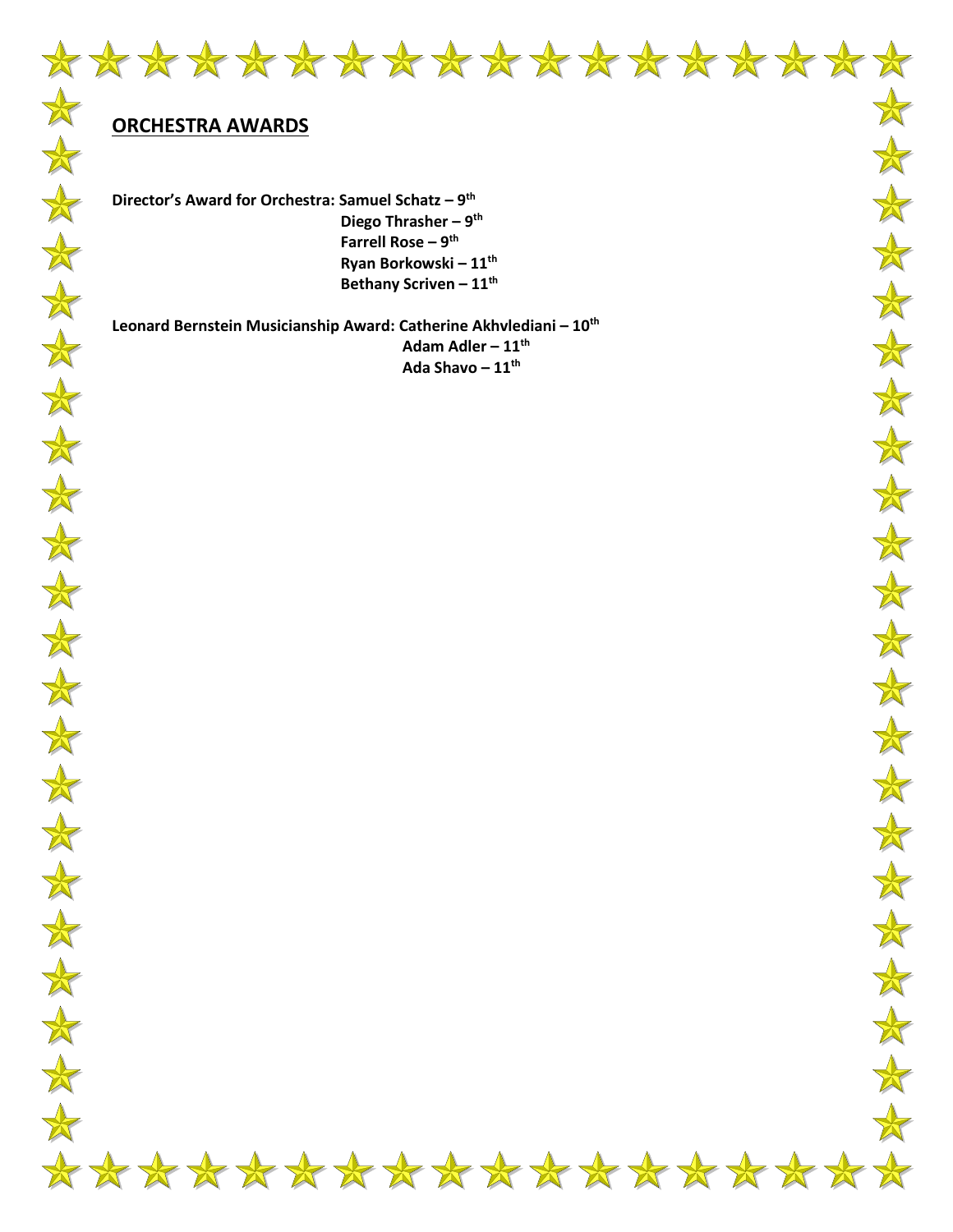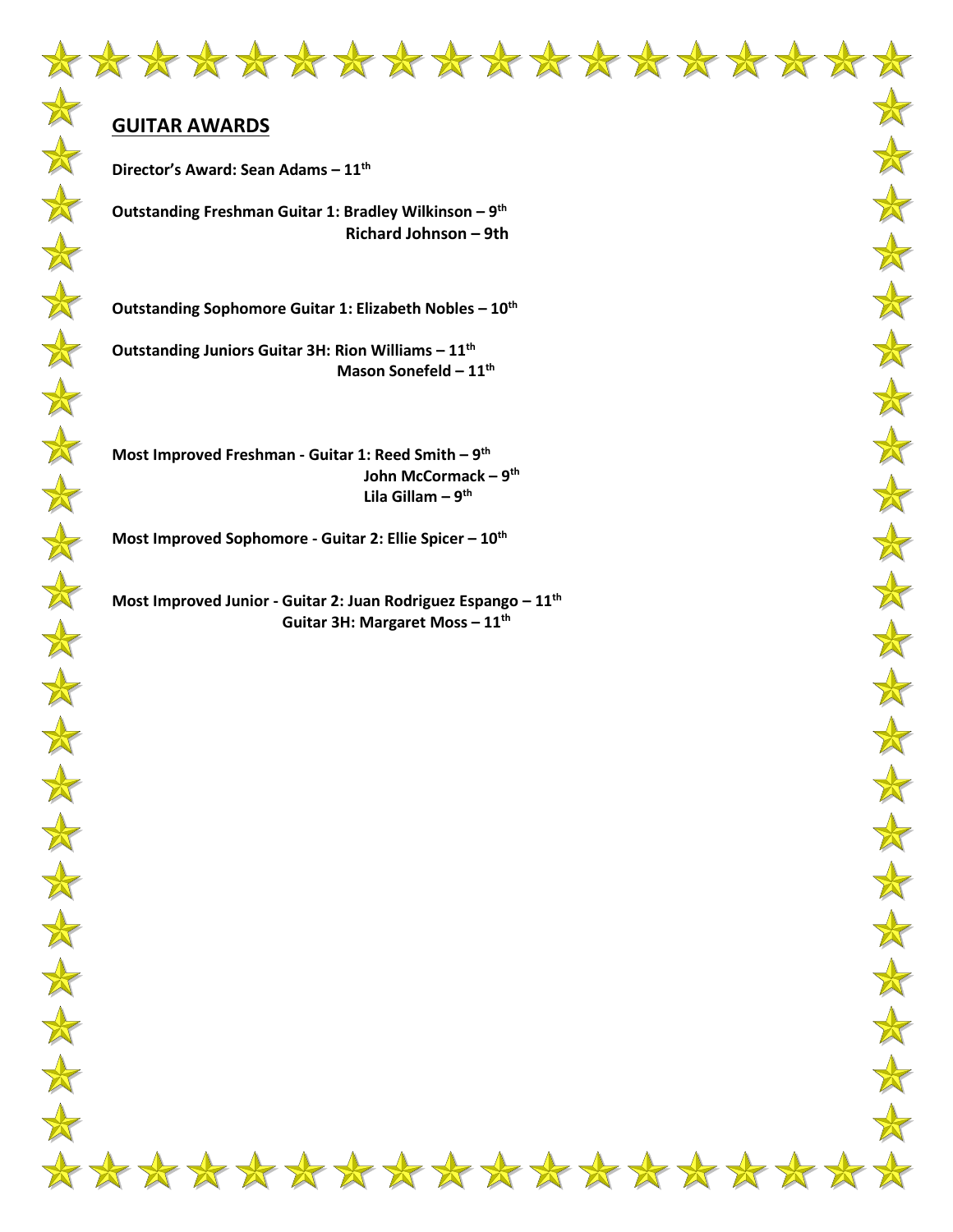# **PHYSICAL EDUCATION AWARDS**

**Outstanding achievement in Physical Education: Valerie Williams – 9 th Brooke Perry – 10th**

 **Imani Williams – 11th**

**Most Improved in Physical Education: Alexis Watson – 9 th Oliver Garrick – 10th Dylan Richardon-Medina – 11th** 

**Outstanding achievement in Health: Andrew McCarty – 9 th Syria Pauling – 10th Destiny Grailford – 11th**